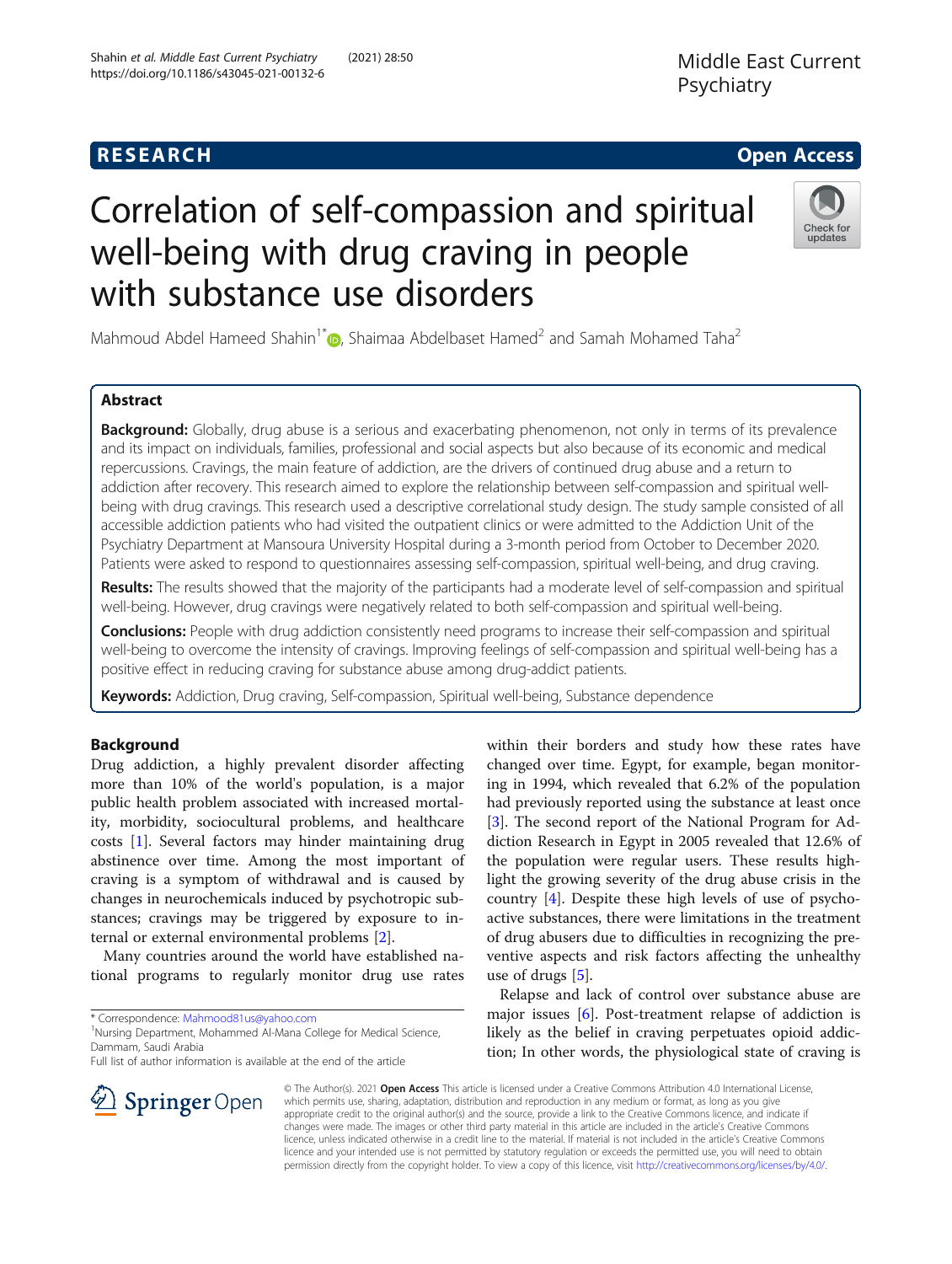an indicator of drug abuse and relapse [\[7](#page-10-0)]. Craving for substance abuse is a strong and persistent desire to abuse drugs and produces a strong drive to pursue substance abuse and addiction [\[6](#page-10-0)].

Craving refers to a physical and mental state of craving for a specific psychoactive drug, which is manifested by the individual and directed to a drug previously taken [[8\]](#page-11-0). Sometimes users themselves attribute their cravings to their inability to control their cravings to use drugs, which leads to burglary, theft, or fraud.

Self-compassion is a multifaceted concept that is made up of factors that promote empathy with oneself, including mindfulness, self-kindness, and common humanity. Mindfulness is the present-focused awareness of an individual's reactions to life events. Self-kindness involves being understanding and providing self-care for yourself when faced with difficulty. Common humanity indicates that all human beings face difficulties, challenges, and negative or contradictory emotions [\[9](#page-11-0)].

Self-compassion is a positive and emotional attitude towards self. Previous research has shown that selfcompassion is positively associated with positive effects and negatively associated with negative effects. In addition, self-compassion is an emotional adjustment technique that allows an individual to notice, tenderness, understand, and accept negative emotions with a shared sense of humanity. Therefore, during times of suffering and distress, self-sympathy helps turn negative emotions into more positive emotions [\[10](#page-11-0)].

Studies have shown that self-compassion is associated with much positive psychological strength. For example, people with a high level of self-compassion reported more happiness than those with a low level of self-compassion. More generally, higher levels of hope, gratitude, and positive impact are also shown. Self-compassion is often associated with emotional intelligence, wisdom, personal initiative, intellectual flexibility, curiosity, life satisfaction, and emotions of social connection—all are essential components of a fulfilling existence. In addition, selfcompassion traits are associated with independence, abilities, relationships, and self-determination [\[11\]](#page-11-0).

Various studies suggest that aspects that promote selfcompassion may serve as protective factors for alcohol abuse. However, studies investigating these positive aspects of sympathy or self-compassion for alcohol use after treatment of substance use disorders are still needed and recommended by several studies [[9\]](#page-11-0).

We need to consider the different dimensions that make up humans. Spirituality and religiosity are powerful partners in people's lives and are partly responsible for helping prevent self-destructive behavior associated with substance use. Spirituality and religiosity are separate components because spirituality embraces the existential realm and human nature, provides meaning to life

through feelings of hope and faith, and enhances human well-being. Religiosity, on the other hand, is an expression of spirituality characterized by the adoption of ritual values, beliefs, and customs [\[5](#page-10-0)].

Douaihy and Singh [[12](#page-11-0)] described spiritual wellbeing as a special condition. It is linked to the positive emotions, behaviors, responses of perception, and powers associated with self and others. The individual in a state of spiritual well-being is content with identity, honesty, loyalty, pleasure, happiness, elegance, affection, respect, optimistic outlook, comfort, inner harmony, and spiritual well-being to achieve the goal. Mental health has two aspects: religious health and existential health. Religious health represents the relationship between the individual and God or eternal power, while existential well-being refers to the relationship between the individual and others surrounding him in this world, and his internal relationships [[13\]](#page-11-0). In the context of drug addiction, one study found that both religiosity and spirituality are protective factors that prevent the abuse of alcohol and other drugs and are associated with improved human life skills and physical and mental health [\[14](#page-11-0)].

Craving is an important factor in continued alcohol and drug use, and their recurrence during abstinence [[8\]](#page-11-0). Therefore, it is useful to know the factors that may cause cravings behavior in drug addicts. Therefore, this study aims to investigate the relationship between selfcompassion, mental well-being, and craving among people with substance use disorders.

# **Methods**

#### Research design and setting

This study employed a cross-sectional descriptive research design in which the participants were asked to fill out a self-report questionnaire. The study was implemented at the addiction unit and outpatient clinics of the psychiatric department of Mansoura University Hospital due to the convenience to the researchers. This psychiatric department includes an inpatient addiction treatment unit that specializes in the treatment and rehabilitation of drug addictions and their follow-up after hospital discharge. The addiction unit includes a detoxification unit (10 beds) a rehabilitation unit (20 beds), intermediate care unit, two outpatient clinics, in addition to a gym and an entertainment hall that contains tennis and billiards tables, a video player, and a PlayStation. This department, which is a research center that supports research into the social and psychological factors that promote drug addiction, works to improve the environment to achieve the best treatment outcomes and rehabilitation plans for drug addicts in Egypt.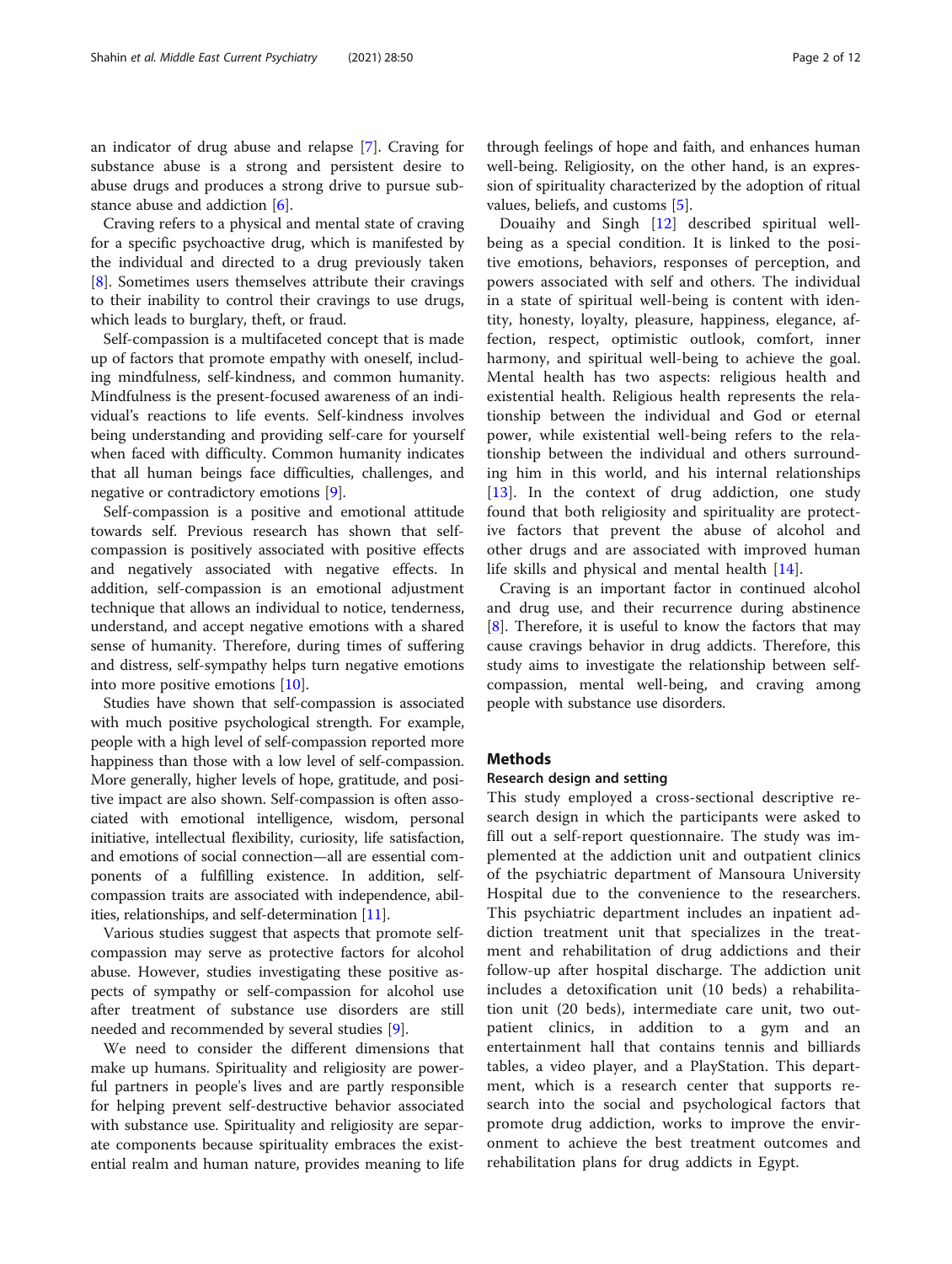# **Participants**

A non-probability convenience sampling procedure, total sampling specifically, was used to select the study sample. Data was gathered from all accessible patients with drug addiction who had visited the outpatient clinics or who had been admitted to the inpatient unit during a period of three months from October to December 2020 at the psychiatric department of Mansoura University Hospital. Both male and female patients were included in the study sample. During the study period, 123 patients had visited the addiction unit or clinics; however, 115 clients had agreed to participate in the study and were offered the questionnaire. The number of completed questionnaires that were returned was 100, representing a response rate of 87%.

### Inclusion criteria

- Drug addiction patients who visited the clinics or were admitted to the inpatient unit.
- In the period from October to December 2020.
- Willing to participate in the study.

# Data collection tool

Four data collection tools were used in the study:

- 1. Socio-demographic datasheet: gathers demographic information and drug abuse history such as age, education level, marital status, employment status, income, residence, age of drug abuse onset, how drugs were first time used, family history of drug abuse, type of drug, and number of withdrawal attempts.
- 2. Brief Substance Craving Scale (BSCS): a selfreporting scale consisting of four items to assess the level of craving tendency and desire of the patient for each addictive substance, which was developed by Somoza et al. [[15](#page-11-0)]. This instrument measures the intensity, frequency, and length of time spent craving in the past 24 h, using a five-point Likert scale ranging from 0 to 4 with a mean score of 0 indicating no cravings in the past 24 h and a mean score of 4 indicating a high tendency for drug craving. This scale is highly correlated with addiction severity scales, and its reliability tested using Cron-bach's α was reported as 0.88 [[15](#page-11-0)]. Translation and reverse translation of the tool into the Arabic language was conducted by experts; the tool was then tested for content validity and piloted before being used.
- 3. Spiritual Well-Being Scale (SWBS): This scale is a self-reported scale consisting of 20 items, which was developed by Ellison  $[16]$  $[16]$ . This study used the Arabic version of the SWBS which was translated

and implemented by Musa and Pevalin [[17](#page-11-0)]. This scale measures levels of spiritual well-being and consists of two subscales: a religious well-being subscale (10 items) provides a self-assessment of one's relationship with God, and an existential well-being subscale (10 items) gives a selfassessment of one's sense of life purpose and life satisfaction. The scale uses a six-point Likert scale ranging from "strongly agree" to "strongly disagree." The total scores of this scale range from 20 to 120, with higher scores indicating greater well-being. The SWBS has a high internal consistency, high reliability, and high alpha coefficients ranging from 0.83 to 0.87  $[17, 18]$  $[17, 18]$  $[17, 18]$  $[17, 18]$ .

4. Self-Compassion Scale (SCS): the SCS was first published by Neff [[19](#page-11-0)]; however, this study used the Arabic version of SCS which was developed and translated by Hacheem [\[20\]](#page-11-0). The scale measures the characteristics of self-compassion and consists of 26 items that measure six subscales: self-kindness, common humanity, self-judgment, isolation, mindfulness, and over-identification. Each item was rated on a five-point Likert scale  $(1 =$  almost never to  $5 =$ almost always). The total scores of this scale range from 26 to 130, with higher scores indicating greater self-compassion. The SCS has a high internal consistency, high reliability, and high alpha coefficients ranging from 0.84 to 0.86 [\[20\]](#page-11-0). The mean of the scores was used for the last three scales (BSCS, SWBS, and SCS) for statistical analysis and to classify the responses into categories based on a cut score.

# Pilot study

Piloting the questionnaire was carried out on 10% of the estimated study sample (13 cases). The estimated study sample was calculated using the sum of outpatient and inpatient cases who had visited the drug addiction unit for the previous three months (July through September 2020). This was 130 cases, and piloting was carried out on 13 of these participants. Piloting was conducted to evaluate the applicability and clarity of the questionnaire and assessment of the feasibility of fieldwork and to detect any possible obstacles that the researcher might face that could interfere with data collection. Necessary modifications were carried out based on the pilot study findings, such as omission and modification of some questions in order to strengthen the questionnaire contents and to improve the simplicity and clarity. The pilot sample was excluded from the main study sample. The validity and reliability of the questionnaire were then tested by a jury of experts in psychiatric and mental health specialties.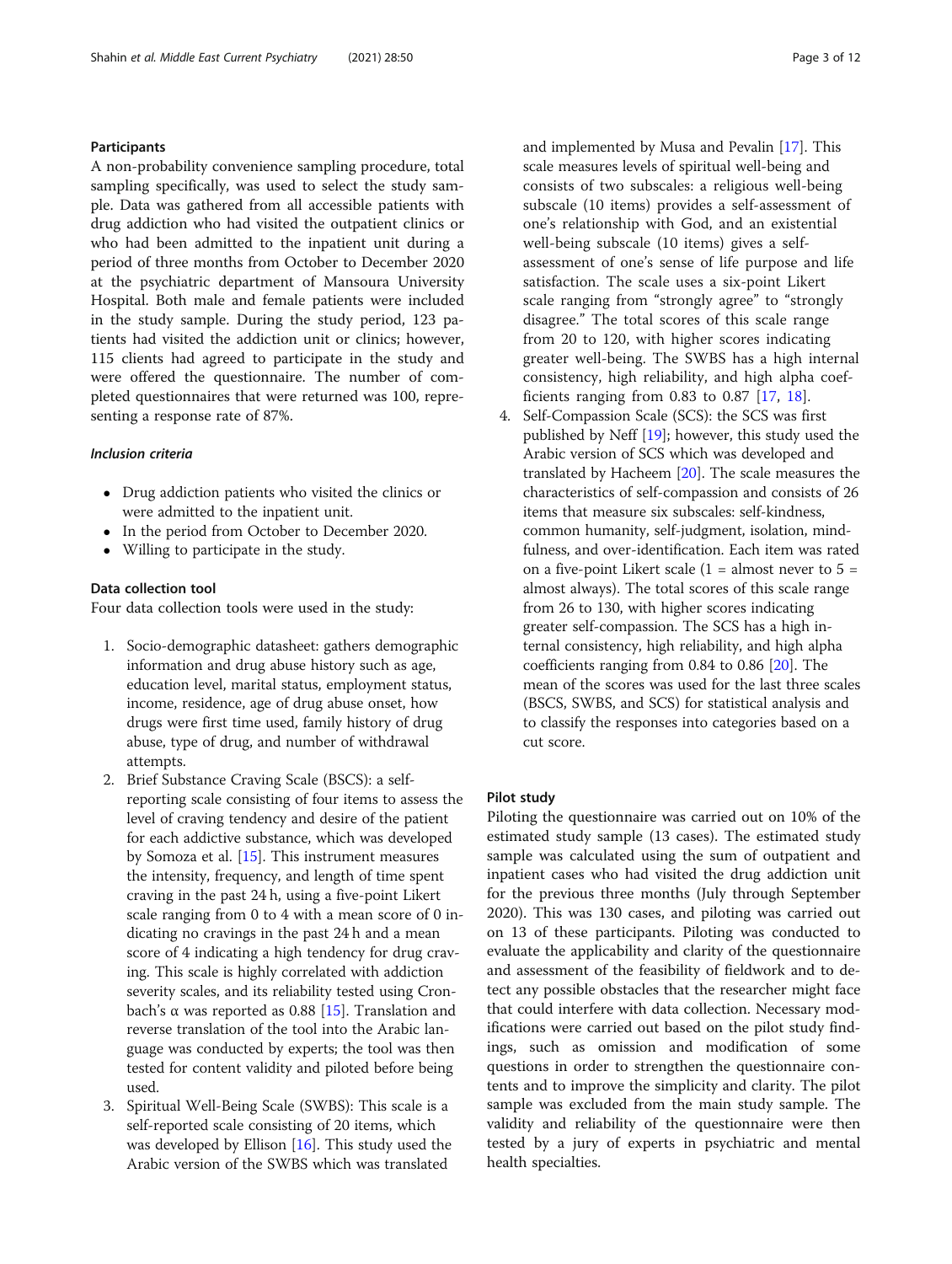# Validity and reliability

For content validity testing, the questionnaire was given to a panel of five experts of psychiatric staff members and nursing professors who reviewed the instruments for clarity, relevance, comprehensiveness, understandability, applicability, and level of difficulty. The alpha Cronbach's test was used to check the stability of the internal consistency of the instrument and was deemed acceptable for the BSCS, SWBS, and SCS at 0.81, 0.84, and 0.89, respectively.

### Study procedures

The data collection process was completed over the course of three months (October to December 2020). The electronic questionnaires were disseminated to the patients using Google Forms via a link that allowed them sufficient time to read and answer appropriately. The completed forms were collected by the researcher for statistical testing and analysis. The data were tabulated, coded, and analyzed, then descriptive and correlation statistics were performed. Missing data was not expected as all questions needed to be answered before moving on to the next question.

#### Statistical analysis

The data collected was organized and analyzed using the Statistical Package for Social Sciences (SPSS) version 26.0 [[21](#page-11-0)]. Data were presented using descriptive statistics in the form of frequencies and percentages for the qualitative variables, and the mean and standard deviations of the quantitative variables. The Kolmogorov-Smirnov test returns a significance of less than 0.05, indicating that the data was not normally distributed. Therefore, we used a nonparametric test for the detection of the differences. The Kruskal-Wallis test was used to identify the significance in scores' differences between groups of participants from more than two groups. On the other hand, the Mann-Whitney U test was used to assess the scores' difference between two independent groups.

The Pearson correlation test was used to determine the correlation between the variables. The Pearson correlation test result was considered statistically significant at  $p$  value ≤ 0.05 and highly significant at *p* value ≤ 0.001.

#### Ethical consideration

All official permits to conduct the study have been secured from the competent authorities. All patients were made aware of the importance and purpose of this study. Written consent was obtained from all participants in the current study. All patients were informed that their participation was voluntary; and that they have the right to withdraw at any time. The confidentiality of the information obtained is guaranteed. Participants were also informed that the data collected will only be used for the purpose of the current study, as well as for their benefit.

All ethical issues related to this scientific research were considered in accordance with the Declaration of Helsinki [\[22\]](#page-11-0). Moreover, an official written approval letter explaining the purpose of the current study was approved in September 2020 by the Research Ethics Committee of the Faculty of Nursing at Mansoura University and the Head of the Psychiatry Department at Mansoura University Hospital.

# Results

The results of the study are illustrated in eleven tables. As shown in Table 1, the total number of participants was 100, and over half of them (55%) were young (20– 29 years old), with an average age of  $29.21 \pm 7.49$  years old. The vast majority were males (97%), and just below half of them (45%) had a secondary school education;

**Table 1** Participant sociodemographic characteristics ( $N = 100$ )

| Sociodemographic data       |                      | n              | %                |
|-----------------------------|----------------------|----------------|------------------|
| Age category                | $20 - 29$            | 55             | 55.0%            |
|                             | $30 - 39$            | 38             | 38.0%            |
|                             | 40 and over          | 7              | 7.0%             |
|                             | $M \pm SD$           |                | $29.21 \pm 7.49$ |
| Sex                         | Male                 | 97             | 97.0%            |
|                             | Female               | 3              | 3.0%             |
| Education                   | Illiterate           | 7              | 7.0%             |
|                             | Primary school       | $\overline{4}$ | 4.0%             |
|                             | Secondary school     | 45             | 45.0%            |
|                             | High school          | 24             | 24.0%            |
|                             | University education | 20             | 20.0%            |
| Marital status              | Single               | 88             | 88.0%            |
|                             | Married              | 12             | 12.0%            |
| Occupation                  | No job               | 73             | 73.0%            |
|                             | Has a job            | 27             | 27.0%            |
| Place of residence          | Suburb               | 40             | 40.0%            |
|                             | City                 | 60             | 60.0%            |
| Income                      | Not sufficient       | 52             | 52.0%            |
|                             | Sufficient           | 48             | 48.0%            |
| Number of family members    | Small $(2-4)$        | 48             | 48.0%            |
|                             | Medium (5-7)         | 33             | 33.0%            |
|                             | Large (8 and more)   | 19             | 19.0%            |
| Order within family members | 1st                  | 1              | 1.0%             |
|                             | 2nd                  | 30             | 30.0%            |
|                             | 3rd                  | 32             | 32.0%            |
|                             | 4th                  | 17             | 17.0%            |
|                             | 5th                  | 11             | 11.0%            |
|                             | 6th                  | 4              | 4.0%             |
|                             | 7th or more          | 5              | 5.0%             |

 $n =$  frequency, % = percent, M = mean, SD = standard deviation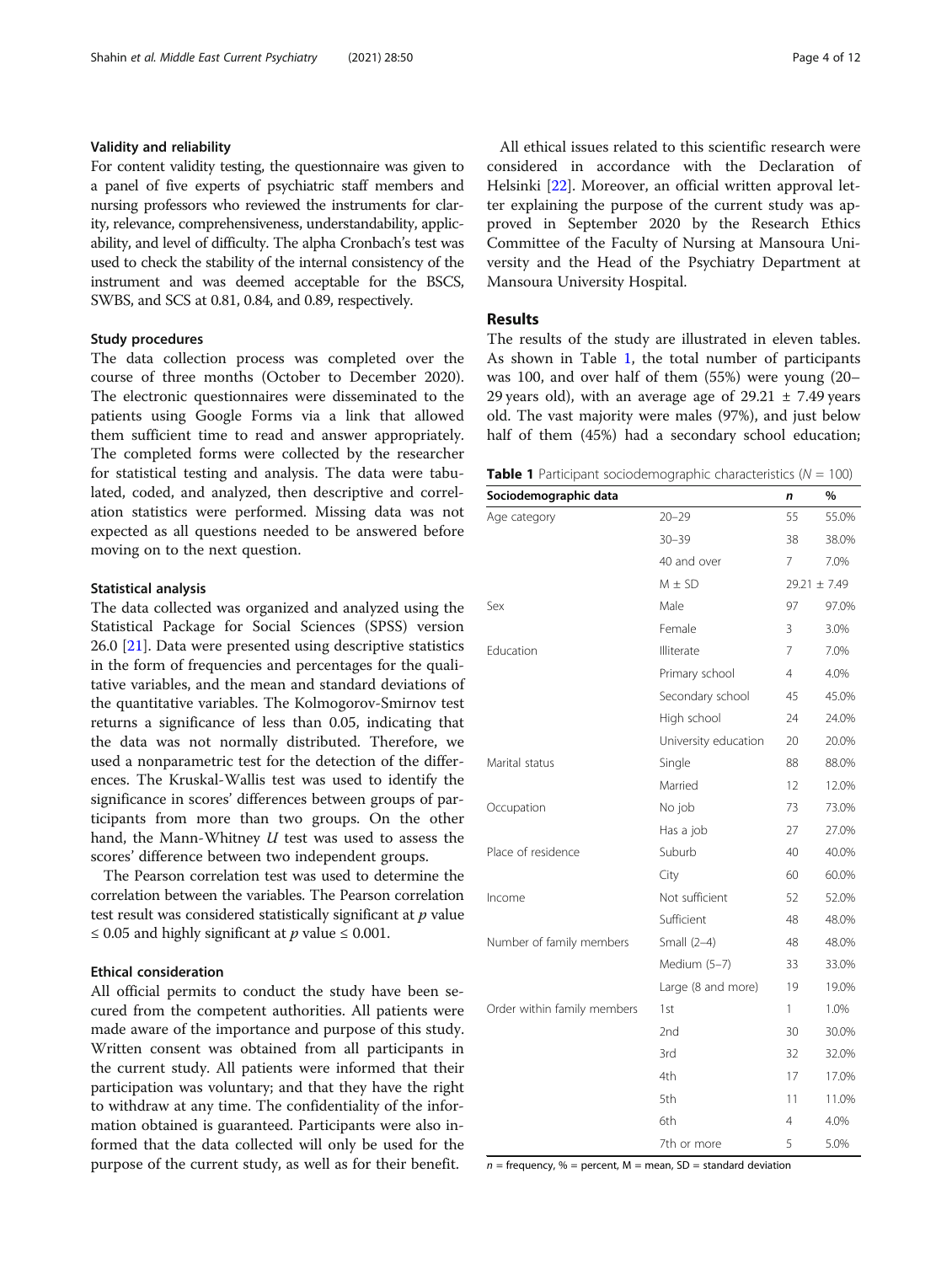only 11% of them were illiterate or with primary school education. Most of them were single (88%) and had no job (73%). More than half of the participants resided in cities and had insufficient monthly income (60% and 52%, respectively). Less than half of the participants (48%) lived in small families (two to four family members), and almost 62% of them were the second or third members in the order within their families.

Regarding the history of addiction in the participants, Table 2 shows that the majority of participants (41%) became addicted to drugs between 2016 and 2020, and almost one-third of them became addicted to drugs between the years 2006 and 2010 (34%). The majority had a psychotherapy duration of 3–6 months, one to two times admissions to a psychiatric hospital (2.96 average admissions), with no psychiatric or mental illness history among their families (80%, 71%, and 92%, respectively). Participants reported using heroin, cannabis, Strox, Tramadol, and benzodiazepine (56%, 17%, 17%, 5%, and 5%, respectively). However, no cases of addiction affecting family members were reported in the participant sample.

Table 3 shows the distribution and the mean of the self-compassion scale and its six subscales for the participants. As shown, the vast majority of participants (92%) had a moderate level of self-compassion, with a mean of

| <b>Table 2</b> Self-reported participant addiction data ( $N = 100$ ) |  |  |  |  |
|-----------------------------------------------------------------------|--|--|--|--|
|-----------------------------------------------------------------------|--|--|--|--|

| <b>Addiction-associated data</b>                    |                    | n   | $\%$            |
|-----------------------------------------------------|--------------------|-----|-----------------|
| Onset of the disease categories                     | 2005 or before     | 11  | 11.0%           |
|                                                     | 2006-2010          | 34  | 34.0%           |
|                                                     | 2011-2015          | 14  | 14.0%           |
|                                                     | 2016-2020          | 41  | 41.0%           |
| Duration of psychotherapy                           | 1-3 months         | 14  | 14.0%           |
|                                                     | 3-6 months         | 80  | 80.0%           |
|                                                     | More than 6 months | 6   | 6.0%            |
| Number of admissions to<br>the psychiatric hospital | 1 time             | 30  | 30.0%           |
|                                                     | 2 times            | 41  | 41.0%           |
|                                                     | 3 times            | 17  | 17.0%           |
|                                                     | 4 times or more    | 12  | 12.0%           |
|                                                     | $M \pm SD$         |     | $2.96 \pm 3.79$ |
| Presence of mental illness                          | No                 | 92  | 92.0%           |
| in the family                                       | Yes                | 8   | 8.0%            |
| Type of narcotic                                    | Tramadol           | 5   | 5.0%            |
|                                                     | Strox              | 17  | 17.0%           |
|                                                     | Heroin             | 56  | 56.0%           |
|                                                     | Cannabis           | 17  | 17.0%           |
|                                                     | Benzodiazepine     | 5   | 5.0%            |
| Family usage of narcotics                           | Yes                | 0   | 0.0%            |
|                                                     | No                 | 100 | 100.0%          |

Table 3 Distribution and the mean of the self-compassion scale and its subscales  $(N = 100)$ 

| <b>Self-Compassion Scale</b> |          | $\mathsf{n}$ | %     | $M \pm SD$      |
|------------------------------|----------|--------------|-------|-----------------|
| Self-kindness subscale       | l ow     | 22           | 22.0% | $2.74 \pm 0.50$ |
|                              | Moderate | 66           | 66.0% |                 |
|                              | High     | 12           | 12.0% |                 |
| Self-judgment subscale       | Low      | 3            | 3.0%  | $3.22 \pm 0.49$ |
|                              | Moderate | 52           | 52.0% |                 |
|                              | High     | 45           | 45.0% |                 |
| Common humanity subscale     | Low      | 18           | 18.0% | $2.79 \pm 0.60$ |
|                              | Moderate | 43           | 43.0% |                 |
|                              | High     | 11           | 11.0% |                 |
| Isolation subscale           | Low      | 1            | 1.0%  | $3.19 \pm 0.53$ |
|                              | Moderate | 52           | 52.0% |                 |
|                              | High     | 31           | 31.0% |                 |
| Mindfulness subscale         | Low      | 14           | 14.0% | $2.83 \pm 0.53$ |
|                              | Moderate | 72           | 72.0% |                 |
|                              | High     | 14           | 14.0% |                 |
| Over-identified subscale     | l ow     | 5            | 5.0%  | $3.26 \pm 0.52$ |
|                              | Moderate | 59           | 59.0% |                 |
|                              | High     | 36           | 36.0% |                 |
| Total self-compassion scale  | Low      | 1            | 1.0%  | $3.03 \pm 0.18$ |
|                              | Moderate | 92           | 92.0% |                 |
|                              | High     | 7            | 7.0%  |                 |

Low 1.00–2.33, moderate > 2.33–3.66, high > 3.66–5.00

 $n =$  frequency, % = percent, M = mean,  $SD =$  standard deviation

3.03 out of 5 on the Likert scale. The self-compassion subscales were moderate for the majority of the participants, with the highest subscale mean scores reported for the over-identified, self-judgment, and isolation categories  $(3.26 \pm 0.52, 3.22 \pm 0.49, \text{ and } 3.19 \pm 0.53,$ respectively).

As shown in Table 4, the majority of respondents (83%) had a moderate mean score in the spiritual well-

Table 4 Distribution and the mean of the spiritual well-being scale and its subscales  $(N = 100)$ 

| <b>Spirituality Scale</b>  |          | n        | %     | $M \pm SD$      |
|----------------------------|----------|----------|-------|-----------------|
| Religious well-being       | Low      | 11       | 11.0% | $3.67 \pm 0.87$ |
|                            | Moderate | 62       | 62.0% |                 |
|                            | High     | 27       | 27.0% |                 |
| Existential well-being     | Low      | 0        | 0.0%  | $3.85 \pm 0.52$ |
|                            | Moderate | 81       | 81.0% |                 |
|                            | High     | 19       | 19.0% |                 |
| Total spiritual well-being | Low      | $\Omega$ | 0.0%  | $3.76 + 0.56$   |
|                            | Moderate | 83       | 83.0% |                 |
|                            | High     | 17       | 17.0% |                 |

Low 1.00–2.66, moderate > 2.66–4.33, high > 4.33-6.00.

 $n =$  frequency, % = percent, M = mean, SD = standard deviation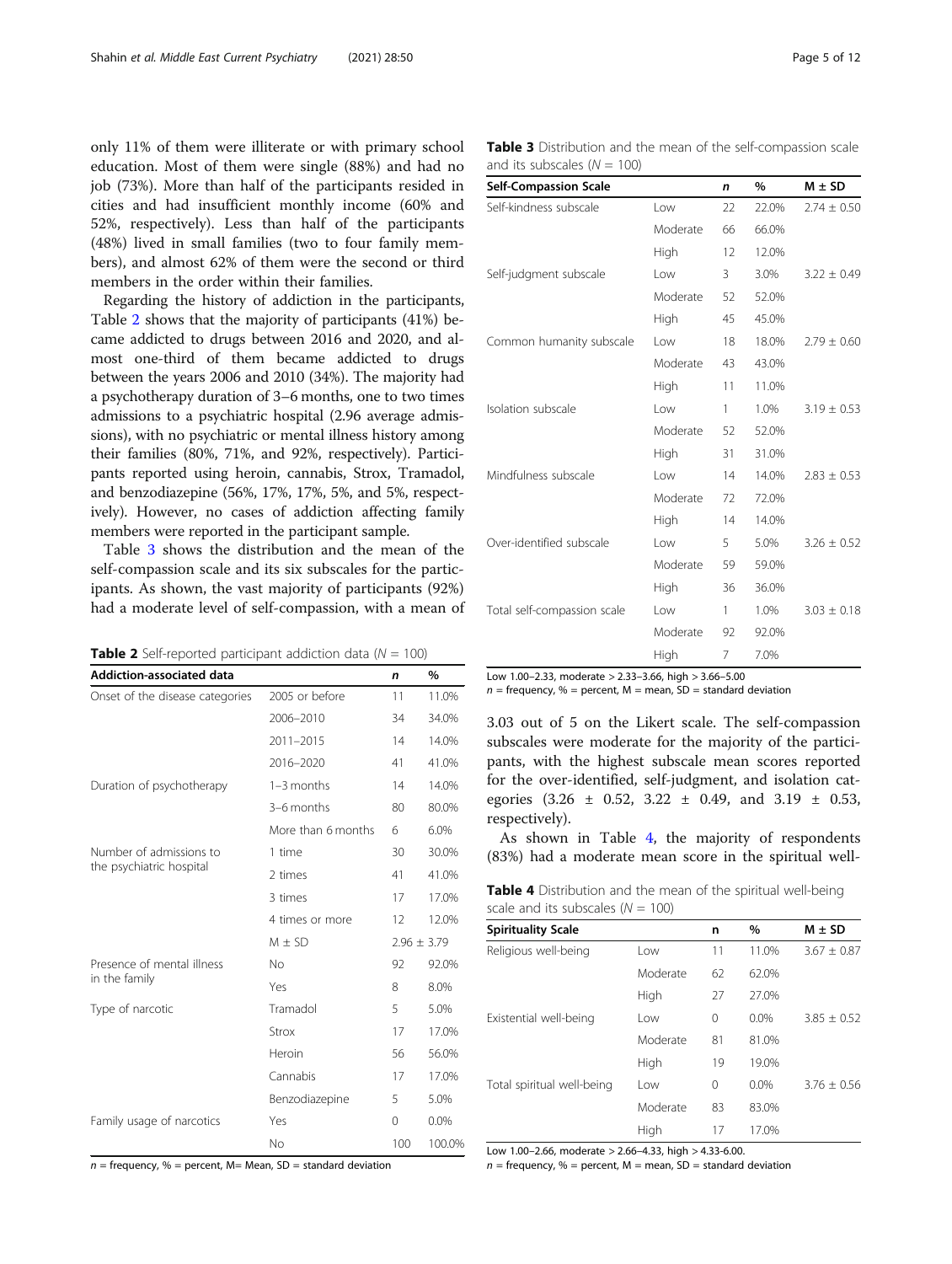<span id="page-5-0"></span>

| Drug craving                                                                                                 |                   | n              | $\%$  |
|--------------------------------------------------------------------------------------------------------------|-------------------|----------------|-------|
| The intensity of your feelings of addiction/the extent of your desire to take narcotics during the past 24 h | Never             | 44             | 44.0% |
|                                                                                                              | Mild              | 26             | 26.0% |
|                                                                                                              | Moderate          | 22             | 22.0% |
|                                                                                                              | Strong            | 5              | 5.0%  |
|                                                                                                              | Very strong       | 3              | 3.0%  |
| Addiction rate/how many times you wanted to take narcotics during the past 24 h                              | Never             | 50             | 50.0% |
|                                                                                                              | Probably not      | 22             | 22.0% |
|                                                                                                              | Many times,       | 18             | 18.0% |
|                                                                                                              | Regularly         | 8              | 8.0%  |
|                                                                                                              | Continuously      | $\overline{2}$ | 2.0%  |
| The length of time you wanted to take narcotics during the past 24 h                                         | Never             | 49             | 49.0% |
|                                                                                                              | Very short period | 22             | 22.0% |
|                                                                                                              | Short period      | 16             | 16.0% |
|                                                                                                              | To some extent    | 10             | 10.0% |
|                                                                                                              | Long time         | 3              | 3.0%  |
| Mention the number of times you wanted to take narcotics                                                     | None              | 59             | 59.0% |
|                                                                                                              | One time          | 17             | 17.0% |
|                                                                                                              | Two times         | 23             | 23.0% |
|                                                                                                              |                   |                |       |

# $n =$  frequency,  $% =$  percent

# Table 6 Difference in the mean scores of Self-Compassion Scale based on the sociodemographic and clinical data ( $N = 100$ )

| <b>Personal characteristics</b>          |                      | Mean rank | <b>Test</b>             | P value |
|------------------------------------------|----------------------|-----------|-------------------------|---------|
| Age category                             | $20 - 29$            | 50.6      | Kruskal-Wallis test     | 0.066   |
|                                          | 30-39                | 45.9      | Chi-square $= 5.441$    |         |
|                                          | 40 and over          | 70.1      |                         |         |
| Gender                                   | Male                 | 50        | Mann-Whitney $U = 96$   | 0.338   |
|                                          | Female               | 67        |                         |         |
| Marital status                           | Single               | 53        | Mann-Whitney $U = 371$  | 0.096   |
|                                          | Married              | 64        |                         |         |
| Occupation                               | No Job               | 50        | Mann-Whitney $U = 927$  | 0.65    |
|                                          | Has a Job            | 53        |                         |         |
| Education                                | Illiterate           | 49        | Kruskal-Wallis test     | 0.721   |
|                                          | Primary school       | 35        | $Chi-square = 2.085$    |         |
|                                          | Secondary school     | 49        |                         |         |
|                                          | High school          | 51        |                         |         |
|                                          | University education | 55        |                         |         |
| Place of residence                       | Suburb               | 54        | Mann-Whitney $U = 1071$ | 0.366   |
|                                          | City                 | 49        |                         |         |
| Income                                   | Not Sufficient       | 52        | Mann-Whitney $U = 1153$ | 0.514   |
|                                          | Sufficient           | 48        |                         |         |
| Presence of mental illness in the family | No                   | 51        | Mann-Whitney $U = 284$  | 0.286   |
|                                          | Yes                  | 42        |                         |         |
| Type of narcotic                         | Tramadol             | 62        | Kruskal-Wallis test     | 0.810   |
|                                          | Strox                | 49        | Chi-square $= 1.595$    |         |
|                                          | Heroin               | 49        |                         |         |
|                                          | Cannabis             | 54        |                         |         |
|                                          | Benzodiazepine       | 46        |                         |         |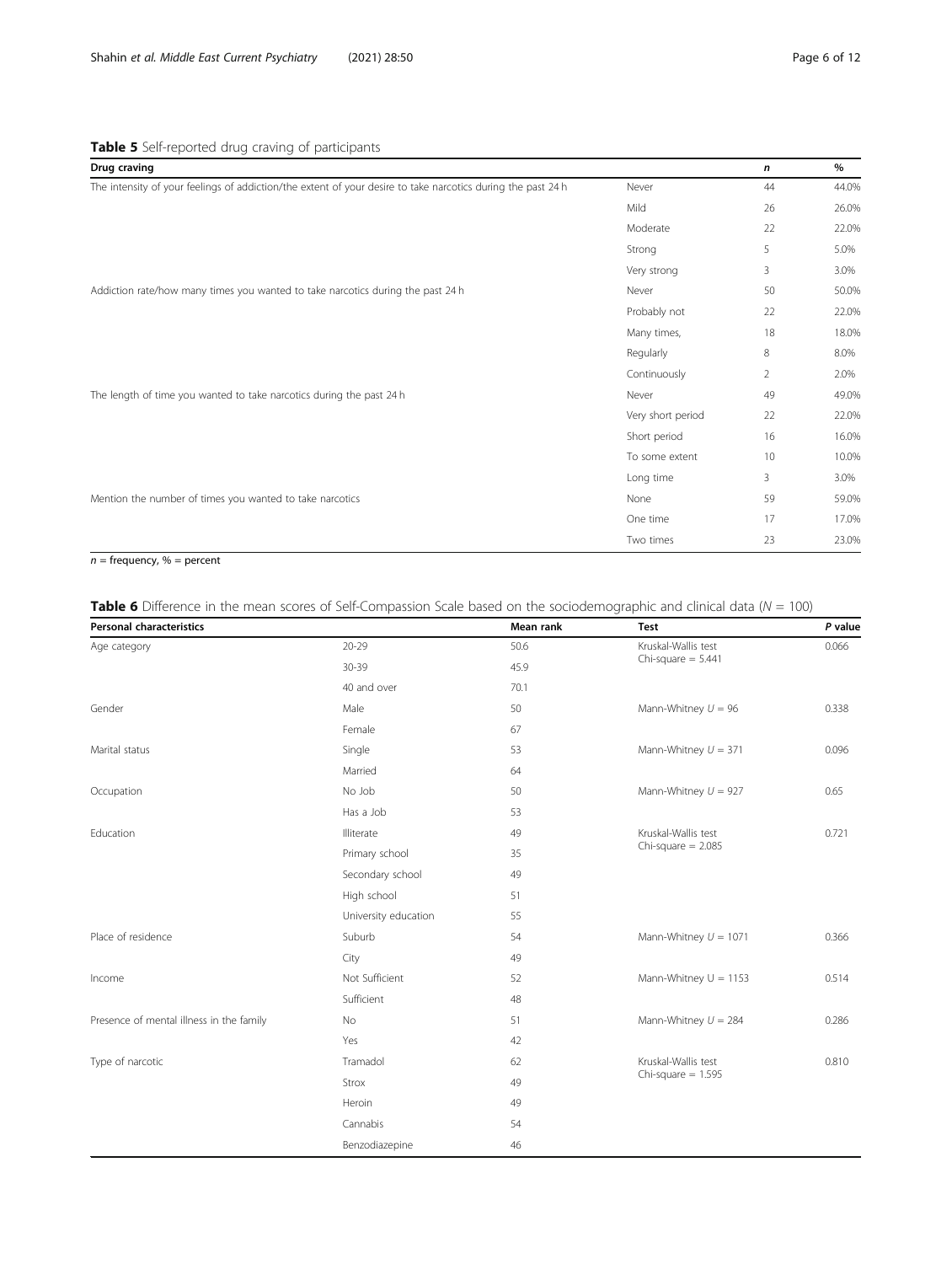being scale (mean score:  $3.76 \pm 0.56$  out of 6 on the Likert scale) and in both the religious and existential well-being subscales (mean scores:  $3.67 \pm 0.87$  and  $3.85$ ± 0.52, respectively).

Regarding drug craving in the participants, Table [5](#page-5-0) shows that more than two-thirds (70%) of the participants reported that they had none or mild feelings of intensity and desire to take narcotics during the past 24 h. They had a minimal addiction rate (10%) as indicated by the times in which the participants indicated continuously or regularly wanting to take narcotics in the past 24 h, and they had none or relatively very short desire to take narcotics period during the past 24 h (71%). The reported frequency in which the participants wanted to take narcotics was zero or just one time during the last 24 h (76%).

The sample of participants was neither large nor random; however, the findings of the nonparametric tests revealed no significant differences in mean scores of Self-Compassion Scale (Table [6\)](#page-5-0), Spiritual Well-Being Scale (Table 7), and Craving Scale (Table [8\)](#page-7-0) based on

the participants' sociodemographic characteristics and some addiction associated clinical data.

Concerning the correlation among the self-compassion scale and its subscales for participants, Table [9](#page-8-0) indicates a positive correlation between all self-compassion subscales and the self-compassion main scale, with a significant correlation found with the self-judgment, isolation, mindfulness, and over-identified subscales. Also, there were various positive and negative significant correlations among the self-compassion subscales, reflecting that half of the subscales (3 out of 6) were inverted in coding since they consisted of negative statements ( $p <$ 0.01).

Table [10](#page-9-0) shows the correlations between the spiritual well-being scale and its subscales. As shown, there was a significant positive correlation between the spiritual well-being scale and both the religious well-being and existential well-being subscales ( $p < 0.001$ ). Additionally, there was a significant positive correlation between the religious well-being and existential well-being subscales  $(p < 0.05)$ .

**Table 7** Difference in the mean scores of Spiritual Well-Being Scale based on the sociodemographic and clinical data ( $N = 100$ )

| <b>Personal characteristics</b>          |                      | Mean rank | <b>Test</b>              | P value |
|------------------------------------------|----------------------|-----------|--------------------------|---------|
| Age category                             | $20 - 29$            | 45        | Kruskal-Wallis test      | 0.137   |
|                                          | $30 - 39$            | 57        | Chi-square $= 3.971$     |         |
|                                          | 40 and over          | 48        |                          |         |
| Gender                                   | Male                 | 50        | Mann-Whitney $U = 106$   | 0.450   |
|                                          | Female               | 42        |                          |         |
| Marital status                           | Single               | 53        | Mann-Whitney $U = 440$   | 0.060   |
|                                          | Married              | 42        |                          |         |
| Occupation                               | No job               | 50        | Mann-Whitney $U = 965$   | 0.877   |
|                                          | Has a job            | 49        |                          |         |
| Education                                | Illiterate           | 36        | Kruskal-Wallis test      | 0.142   |
|                                          | Primary school       | 40        | Chi-square $= 6.895$     |         |
|                                          | Secondary school     | 47        |                          |         |
|                                          | High school          | 50        |                          |         |
|                                          | University education | 52        |                          |         |
| Place of residence                       | Suburb               | 50        | Mann-Whitney $U = 1182$  | 0.899   |
|                                          | City                 | 51        |                          |         |
| Income                                   | Not Sufficient       | 42        | Mann-Whitney $U = 857$   | 0.314   |
|                                          | Sufficient           | 51        |                          |         |
| Presence of mental illness in the family | No                   | 49        | Mann-Whitney $U = 289.5$ | 0.318   |
|                                          | Yes                  | 60        |                          |         |
| Type of narcotic                         | Tramadol             | 33        | Kruskal-Wallis test      | 0.058   |
|                                          | Strox                | 47        | Chi-square $= 9.373$     |         |
|                                          | Heroin               | 57        |                          |         |
|                                          | Cannabis             | 40        |                          |         |
|                                          | Benzodiazepine       | 45        |                          |         |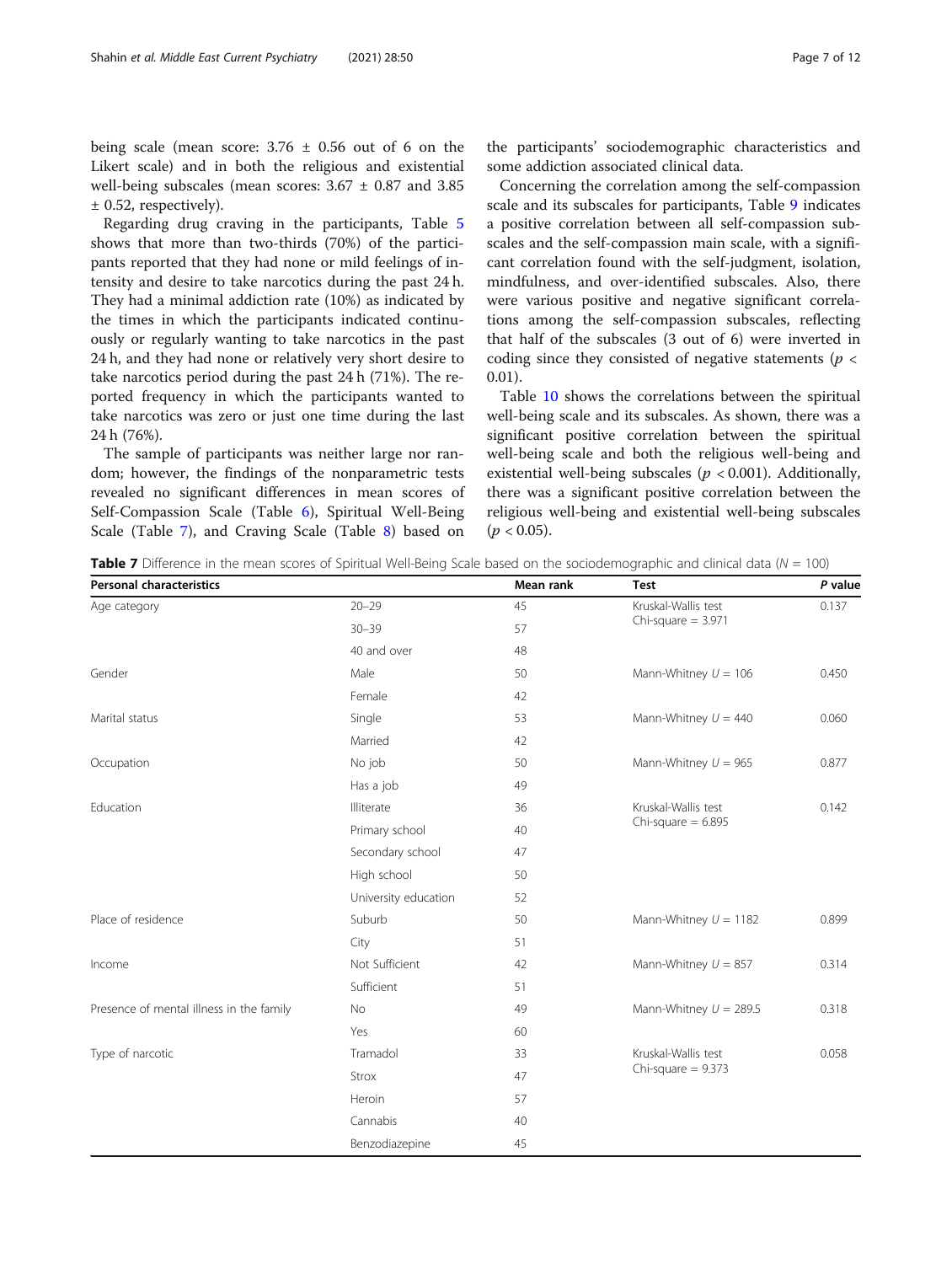| <b>Personal characteristics</b>          |                      | Mean rank | <b>Test</b>             | P value |
|------------------------------------------|----------------------|-----------|-------------------------|---------|
| Age category                             | $20 - 29$            | 53        | Kruskal-Wallis test     | 0.466   |
|                                          | 30-39                | 46        | Chi-square $= 1.525$    |         |
|                                          | 40 and over          | 53        |                         |         |
| Gender                                   | Male                 | 50        | Mann-Whitney $U =$      | 0.746   |
|                                          | Female               | 56        | 128                     |         |
| Marital status                           | Single               | 55        | Mann-Whitney $U = 350$  | 0.078   |
|                                          | Married              | 69        |                         |         |
| Occupation                               | No Job               | 48        | Mann-Whitney $U = 793$  | 0.122   |
|                                          | Has a Job            | 57        |                         |         |
| Education                                | Illiterate           | 55        | Kruskal-Wallis test     | 0.355   |
|                                          | Primary school       | 57        | Chi-square $= 4.395$    |         |
|                                          | Secondary school     | 52        |                         |         |
|                                          | High school          | 48        |                         |         |
|                                          | University education | 46        |                         |         |
| Place of residence                       | Suburb               | 53        | Mann-Whitney $U = 1124$ | 0.589   |
|                                          | City                 | 49        |                         |         |
| Income                                   | Not Sufficient       | 56        | Mann-Whitney $U = 848$  | 0.224   |
|                                          | Sufficient           | 47        |                         |         |
| Presence of mental illness in the family | No                   | 51        | Mann-Whitney $U = 301$  | 0.377   |
|                                          | Yes                  | 44        |                         |         |
| Type of narcotic                         | Tramadol             | 64        | Kruskal-Wallis test     | 0.089   |
|                                          | Strox                | 54        | Chi-square $= 8.067$    |         |
|                                          | Heroin               | 49        |                         |         |
|                                          | Cannabis             | 59        |                         |         |
|                                          | Benzodiazepine       | 50        |                         |         |

<span id="page-7-0"></span>Table 8 Difference in the mean scores of Craving Scale based on the sociodemographic and clinical data ( $N = 100$ )

For the correlation between the self-compassion scale, spiritual well-being scale, and the drug craving scale for participants, Table [11](#page-9-0) indicated a significant inverse correlation between the drug craving scale and both the self-compassion scale ( $p < 0.05$ ) and the spiritual wellbeing scale  $(p \lt 0.001)$ . However, there was a nonsignificant positive correlation between the selfcompassion scale and the spiritual well-being scale ( $p =$ 0.613).

# **Discussion**

Craving is a key addiction trait that predicts treatment outcomes and has been added as a criterion for diagnosing substance use disorders in the DSM-5, as cited by Preston et al. [\[23](#page-11-0)]. Understanding the factors that influence cravings will enhance the outcome of treatment and help patients avoid relapse; these factors include self-compassion and spiritual well-being. Hence, this study aimed to explore the relationship between selfcompassion, spiritual well-being, and craving. In this study, more than half of the study participants (55%) were young people (20–29 years) with a mean age of 29.21  $\pm$  7.49 years. More than half (56%) were dependent on heroin and the majority of participants have received 3–6 months of psychotherapy.

These results were consistent with Mahjoub et al. [[24](#page-11-0)] who reported that drug dependence was significantly higher among individuals between the ages of 18 and 25 years (44%) compared to individuals between the ages of 26 and 40. For heroin users, the average age when using heroin for the first time was 19.67 years. Kumar et al. [[25\]](#page-11-0) reported that 7% of heroin users began using heroin before the age of 16 years, and about 83% of them began using heroin between the ages of 16 and 24 years.

Our results showed that cravings and self-compassion have a strong negative correlation. These results are con-sistent with other scientific studies by Gilbert [[26](#page-11-0)], Gilbert [[27](#page-11-0)], Iskandar, Akin [\[28\]](#page-11-0) and Neff et al. [\[29\]](#page-11-0), Raes [[30](#page-11-0)], Shapira and Mongrain [[31](#page-11-0)], and Shapiro et al. [[32](#page-11-0)]. These studies reported that cravings were negatively related to self-compassion and were positively related to selfjudgment. Likewise, Gilbert [\[27\]](#page-11-0) acknowledged that few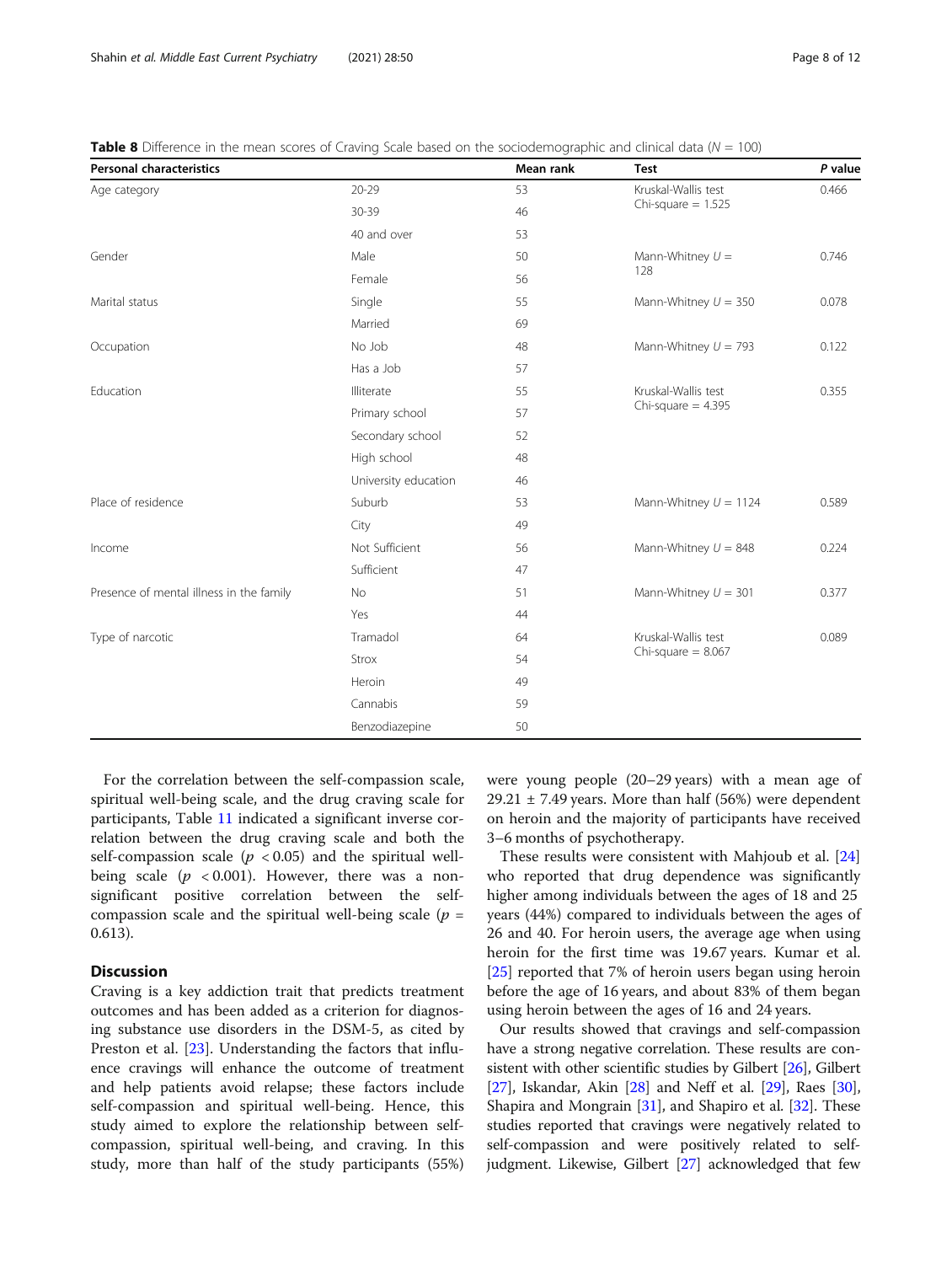<span id="page-8-0"></span>

|                                                             |                     | Self-kindness<br>subscale | Self-judgment<br>subscale | Common humanity<br>subscale | Isolation subscale     | Mindfulness<br>subscale | Over-identified<br>subscale | Self-compassion<br>scale |
|-------------------------------------------------------------|---------------------|---------------------------|---------------------------|-----------------------------|------------------------|-------------------------|-----------------------------|--------------------------|
| Self-kindness subscale                                      | Pearson correlation |                           | $-0.347$                  | 0.186                       | $-0.374$               | 0.110                   | $-0.138$                    | 0.051                    |
|                                                             | Sig. (2-tailed)     |                           | 0.000                     | 0.064                       | 0.000                  | 0.275                   | 0.171                       | 0.614                    |
| Self-judgment subscale                                      | Pearson correlation | $-0.347$ <sup>**</sup>    |                           | $-0.266$ <sup>**</sup>      | 0.190                  | $-0.109$                | 0.010                       | $0.350**$                |
|                                                             | Sig. (2-tailed)     | 0.000                     |                           | 0.008                       | 0.058                  | 0.279                   | 0.918                       | 0.000                    |
| Common humanity subscale                                    | Pearson correlation | 0.186                     | $-0.266$ <sup>***</sup>   |                             | $-0.263$ <sup>**</sup> | $-0.023$                | $-0.057$                    | 0.108                    |
|                                                             | Sig. (2-tailed)     | 0.064                     | 0.008                     |                             | 0.008                  | 0.819                   | 0.576                       | 0.283                    |
| Isolation subscale                                          | Pearson correlation | $-0.374$ <sup>**</sup>    | 0.190                     | $-0.263$ <sup>**</sup>      |                        | $-0.192$                | $0.382$ <sup>**</sup>       | 0.579**                  |
|                                                             | Sig. (2-tailed)     | 0.000                     | 0.058                     | 0.008                       |                        | 0.056                   | 0.000                       | 0.000                    |
| Mindfulness subscale                                        | Pearson correlation | 0.110                     | $-0.109$                  | $-0.023$                    | $-0.192$               |                         | $-0.016$                    | $0.283**$                |
|                                                             | Sig. (2-tailed)     | 0.275                     | 0.279                     | 0.819                       | 0.056                  |                         | 0.875                       | 0.004                    |
| Over-identified subscale                                    | Pearson correlation | $-0.138$                  | 0.010                     | $-0.057$                    | $0.382***$             | $-0.016$                |                             | $0.599$ <sup>***</sup>   |
|                                                             | Sig. (2-tailed)     | 0.171                     | 0.918                     | 0.576                       | 0.000                  | 0.875                   |                             | 0.000                    |
| Self-compassion scale                                       | Pearson correlation | 0.051                     | $0.350^{**}$              | 0.108                       | $0.579$ <sup>**</sup>  | $0.283**$               | $0.599$ <sup>**</sup>       |                          |
|                                                             | Sig. (2-tailed)     | 0.614                     | 0.000                     | 0.283                       | 0.000                  | 0.004                   | 0.000                       |                          |
| ** Correlation is significant at the 0.01 level (2-tailed). |                     |                           |                           |                             |                        |                         |                             |                          |

Table 9 Correlations among the self-compassion scale and its subscales for participants Table 9 Correlations among the self-compassion scale and its subscales for participants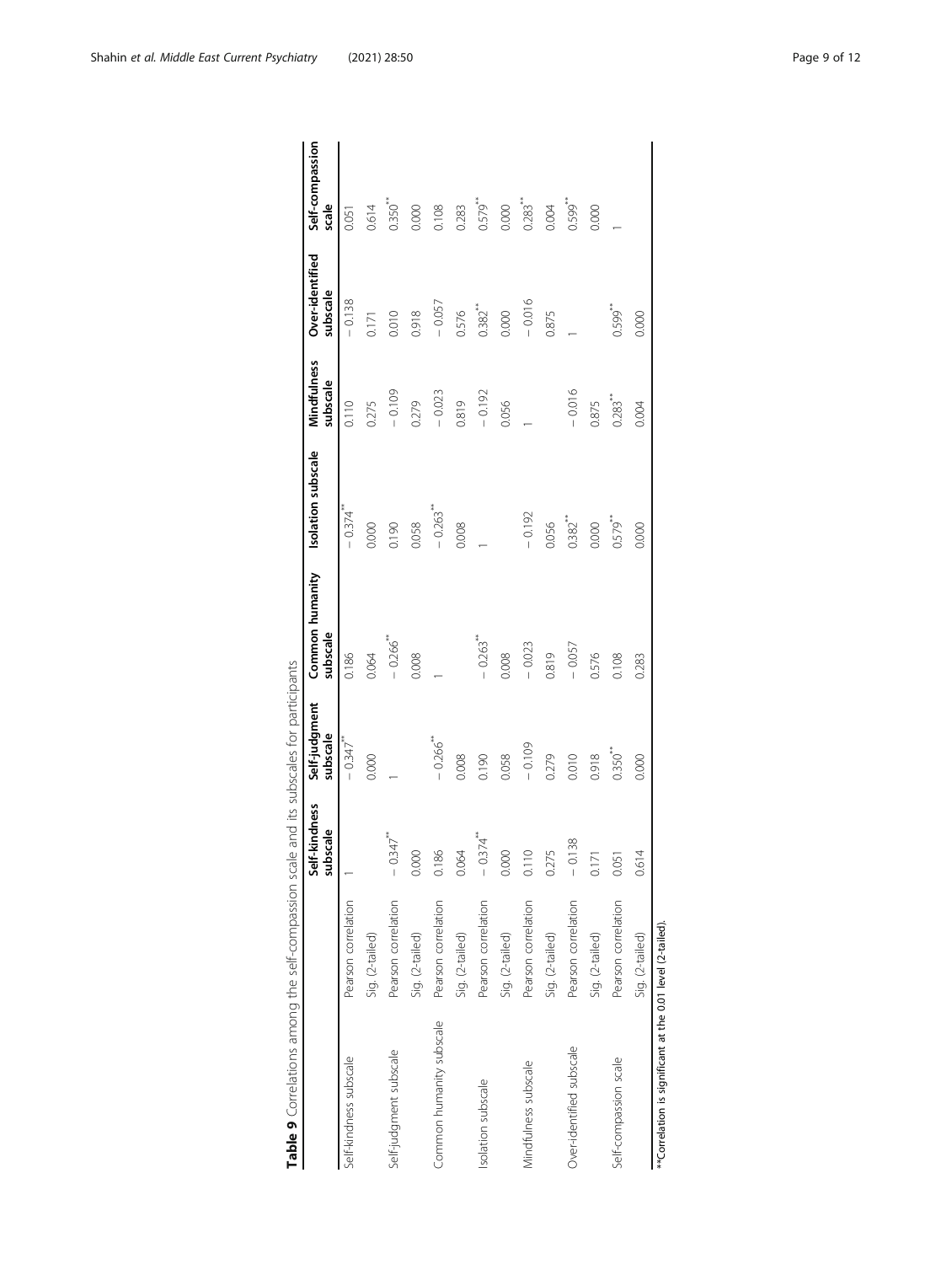<span id="page-9-0"></span>

| <b>Table 10</b> Correlation between the spiritual well-being scale and its subscales for participants |  |  |  |
|-------------------------------------------------------------------------------------------------------|--|--|--|
|-------------------------------------------------------------------------------------------------------|--|--|--|

|                                 |                     | Religious well-being subscale | Existential well-being subscale | <b>Total spiritual scale</b> |
|---------------------------------|---------------------|-------------------------------|---------------------------------|------------------------------|
| Religious well-being subscale   | Pearson correlation |                               | 0.252                           | $0.893***$                   |
|                                 | Sig. (2-tailed)     |                               | 0.011                           | 0.000                        |
| Existential well-being subscale | Pearson correlation | 0.252                         |                                 | $0.660**$                    |
|                                 | Sig. (2-tailed)     | 0.011                         |                                 | 0.000                        |
| Total spiritual scale           | Pearson correlation | $0.893**$                     | $0.660$ <sup>**</sup>           |                              |
|                                 | Sig. (2-tailed)     | 0.000                         | 0.000                           |                              |

\*Correlation is significant at the 0.05 level (2-tailed). \*\*Correlation is significant at the 0.01 level (2-tailed).

studies have explored the relationships between compassion and drug use (e.g., Rendon, 2006; Brooks et al., 2012).

Rendon [[33\]](#page-11-0) identified a significant negative association between alcohol and self-compassion for 300 undergraduate psychology students. Alcohol abuse was negatively associated with self-esteem, self-compassion, and psychological symptoms [\[34\]](#page-11-0). Phelps et al. [[35\]](#page-11-0) additionally, found that self-compassion can be associated with substance use disorder and risk factors that lead to addiction.

Our findings showed that there was a significant negative correlation between drug cravings and spiritual well-being among participants. These results were consistent with Heinz et al. [[36\]](#page-11-0) who reported that spirituality was an important and independent predictor of recovery and /or improvement in treatment outcome indicators. Spirituality also positively correlated with the length of sobriety, while adherence to a higher strength can reduce the severity of recurring episodes. In retrospective studies, recovering addicts frequently mentioned spirituality and religiosity as important components of recovery efforts that were helpful in maintaining the changes made during treatment.

Weiss-Ogden [\[37](#page-11-0)] has demonstrated a link between spiritual well-being and other dimensions of well-being, including recovery from illness, treatment of psychological symptoms, and maintenance of recovery from substance use disorders (SUDs).

Our findings revealed that the majority of participants had a moderate level of self-compassion and spiritual well-being, with the highest level of self-compassion and well-being for over-identification, self-judgment, and isolation. Likewise, Phelps et al. [[35\]](#page-11-0) found that the risk of developing SUD was associated with the sub-scale of isolation and self-compassion. This is consistent with previous studies in which intimate relationships were more complex for individuals with low self-compassion [\[38](#page-11-0)].

Basharpur et al. [[39](#page-11-0)] reported that people with negative self-judgment constantly engage in rumination and self-criticism, focusing on the negative aspects that increase craving in drug-dependent people. In short, selfcompassion can protect individuals from negative consequences. Participants with low SUDs risk also had higher degrees of mindfulness and lower degrees of autonomy compared to their high-risk counterparts. This aligns with the belief that people with strong self-compassion should use inner skills to deal with pain without selfjudgment, such as empathy, awareness, tolerance, and forgiveness [[40](#page-11-0)]. There is currently evidence that individuals' perception, a feature of self-compassion, helps protect against relapse [[41\]](#page-11-0).

Brooks et al. [[34](#page-11-0)] found that sample participants scored significantly lower on common humanity, self-kindness, and mindfulness compared to the general population. Excessive self-identification, perceived isolation, and selfjudgment were also significantly higher in participants than standard scores in the general population.

| <b>Table 11</b> Correlation between the self-compassion scale, spiritual well-being scale, and drug craving scale for participants |  |
|------------------------------------------------------------------------------------------------------------------------------------|--|
|------------------------------------------------------------------------------------------------------------------------------------|--|

|                            |                     | Self-compassion scale | Spiritual well-being scale | Drug craving scale     |
|----------------------------|---------------------|-----------------------|----------------------------|------------------------|
| Self-compassion scale      | Pearson correlation |                       | 0.051                      | $-0.210^{*}$           |
|                            | Sig. (2-tailed)     |                       | 0.613                      | 0.036                  |
| Spiritual well-being scale | Pearson correlation | 0.051                 |                            | $-0.631$ <sup>**</sup> |
|                            | Sig. (2-tailed)     | 0.613                 |                            | 0.000                  |
| Drug craving scale         | Pearson correlation | $-0.210^{*}$          | $-0.631$ <sup>**</sup>     |                        |
|                            | Sig. (2-tailed)     | 0.036                 | 0.000                      |                        |

\*Correlation is significant at the 0.05 level (2-tailed)

\*\*Correlation is significant at the 0.01 level (2-tailed)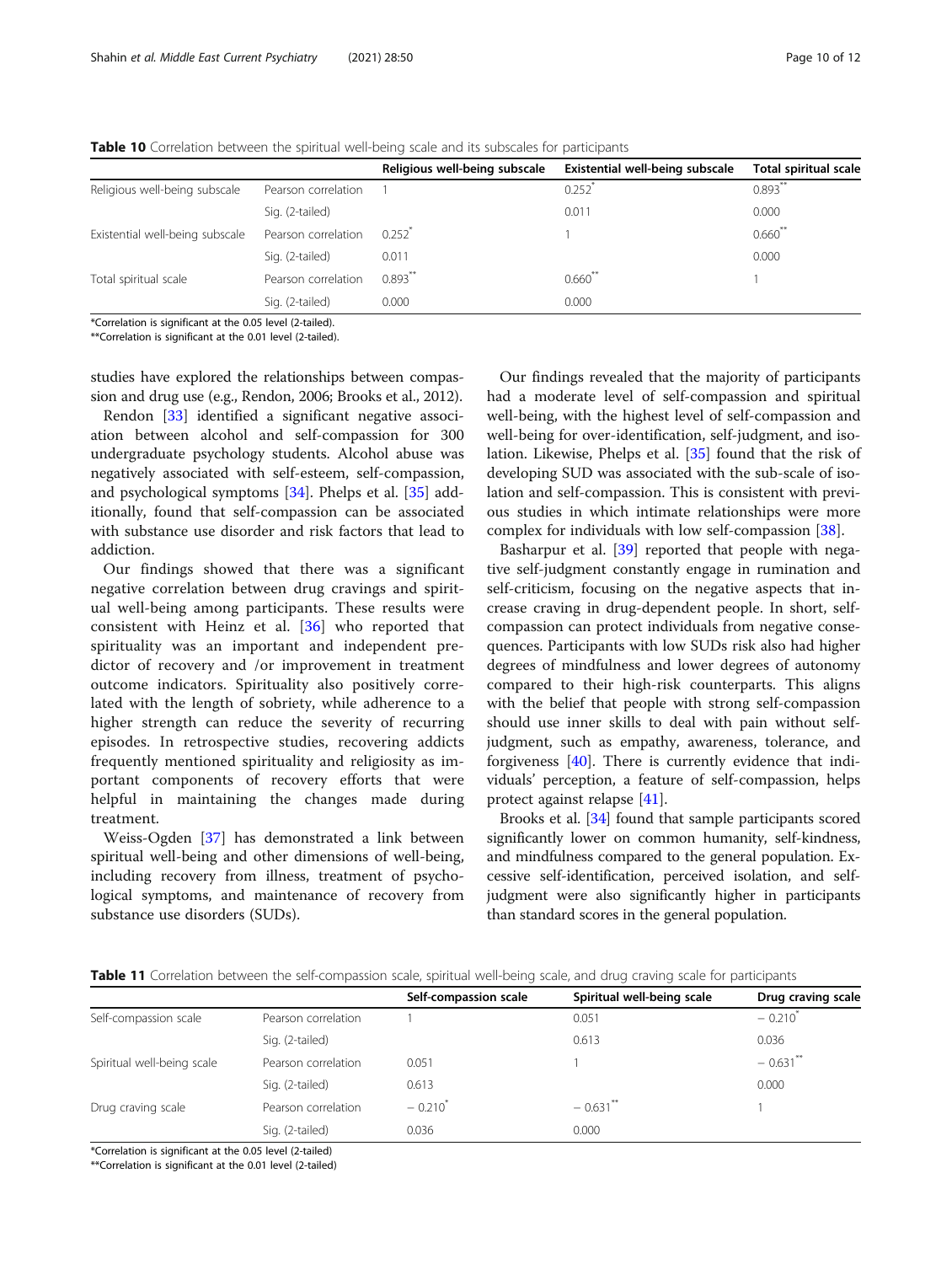# <span id="page-10-0"></span>Conclusions

In conclusion, more than half of individuals with drug addiction were young, with the vast majority of them being single males with no job or sufficient income. The vast majority of participants had a moderate level of selfcompassion as reflected on the self-compassion scale. The majority of respondents also had a moderate spiritual well-being level in terms of both religious and existential well-being, as shown using the spiritual well-being scale. Regarding drug craving, more than two-thirds of the participants reported that they had no or just mild addiction feelings intensity, or desire to take narcotics during the past 24 h.

There was a positive correlation between all selfcompassion subscales and the self-compassion main scale. Additionally, there was a significant positive correlation between the spiritual well-being scale and both the religious well-being and the existential well-being subscales. In contrast, there was a significant negative correlation between the drug craving scale and both the self-compassion scale and the spiritual well-being scale.

### Recommendations

The use of national-wide orientation or educational programs about drug addiction and the negative consequences of addiction utilizing social and mass media should be a high priority, especially for the young population. Similarly, the government is responsible to make job opportunities available for individuals, which may have a positive effect in reducing the chances of drug addiction.

Focusing on demonstrating the importance of life to people with substance use disorders and for concerned people or family, self-love, meaning-of-life awareness, and socialization are highly recommended. All of these factors will help individuals improve their self-esteem and self-compassion. Focusing on developing religious practices and existential well-being is likely to improve people's spiritual well-being as well. Improving individuals' spiritual well-being and enhancing self-compassion will have significant effects on reducing cravings for drug abuse and addiction.

# Limitations

The use of cross-sectional research design and convenience sampling techniques are not ideal research designs. The use of in-depth longitudinal design and random sampling techniques, including participants from more hospitals, is highly recommended for future research.

#### Abbreviations

BSCS: Brief Substance Craving Scale; SCS: Self-Compassion Scale; SUDs: Substance use disorders; SWBS: Spiritual Well-Being Scale

#### Acknowledgments

The researchers would like to acknowledge the administration of the psychiatric department at Mansoura University Hospital for their cooperation in conducting this research. This work is dedicated to the victims of drug addiction around the world.

#### Authors' contributions

MAS is the corresponding author and contributed to the design and submission of the research. SAH collected the data and contributed to the implementation. SMT contributed to the analysis of the results and the writing of the manuscript. All authors participated in the preparation, editing, and approval of the final manuscript.

#### Funding

No funding or support was obtained for this research.

#### Availability of data and materials

The present study data sets are available from the corresponding author on reasonable request.

#### **Declarations**

#### Ethics approval and consent to participate

All ethical considerations related to scientific research in humans have been taken into account in accordance with the Declaration of Helsinki [\[22](#page-11-0)]. Written consent was obtained from all participants in the current study; also, the research ethics committee at the Faculty of Nursing at Mansoura University approved to conduct the current research (Ethics committee approval, Ref. No. P. 0210).

#### Consent for publication

Not applicable.

#### Competing interests

The researchers declare that there are no conflicts of interest associated with this research work.

#### Author details

<sup>1</sup>Nursing Department, Mohammed Al-Mana College for Medical Science Dammam, Saudi Arabia. <sup>2</sup> Faculty of Nursing, Mansoura University, Mansoura, Egypt.

#### Received: 30 April 2021 Accepted: 25 July 2021 Published online: 10 September 2021

#### References

- 1. McLellan AT (2017) Substance misuse and substance use disorders: why do they matter in healthcare? Transactions of the American Clinical and Climatological Association 128:112–130
- 2. Da Silva Roggi PM, Da Gama MFN, Neves FS, Garcia F (2015) Update on treatment of craving in patients with addiction using cognitive behavioral therapy. Clinical Neuropsychiatry 12(5):118–127
- 3. Rabie M, Shaker NM, Gaber E, el-Habiby M, Ismail D, el-Gaafary M, Lotfy A, Sabry N, Khafagy W, Muscat R (2020) Prevalence updates of substance use among Egyptian adolescents. Middle East Current Psychiatry 27(1):4. [https://](https://doi.org/10.1186/s43045-019-0013-8) [doi.org/10.1186/s43045-019-0013-8](https://doi.org/10.1186/s43045-019-0013-8)
- 4. Hamdi E, Sabry N, Sedrak A, Khowailed A, Loza N, Rabie M, Ramy H (2016) Sociodemographic indicators for substance use and abuse in Egypt. Journal of Addiction & Prevention 4(1):8
- 5. Oliveira ALCBd, Feitosa CDA, Santos AGd, Lima LAdA, Fernandes MA, Monteiro CFdS (2017) Spirituality and religiosity in the context of drug abuse. Rev Rene 18(2):283-Rev R290. [https://doi.org/10.15253/2175-6783.201](https://doi.org/10.15253/2175-6783.2017000200019) [7000200019](https://doi.org/10.15253/2175-6783.2017000200019)
- 6. Sheykhnezhad F, Seyedfatemi N (2019) Effect of group education on selfefficacy and craving tendencies in drug abusers in 5th Azar Drug Abuse Treatment Center of Gorgan. Cogent Psychol 6(1):1587818. [https://doi.org/1](https://doi.org/10.1080/23311908.2019.1587818) [0.1080/23311908.2019.1587818](https://doi.org/10.1080/23311908.2019.1587818)
- 7. Minervini I, Palandri S, Bianchi S, Bastiani L, Paffi D (2011) Desire and coping self-efficacy as craving measures in addiction: the self-efficacy and desire scale (SAD). The Open Behavioral Science Journal 5(1):1–7. [https://doi.org/1](https://doi.org/10.2174/1874230001105010001) [0.2174/1874230001105010001](https://doi.org/10.2174/1874230001105010001)